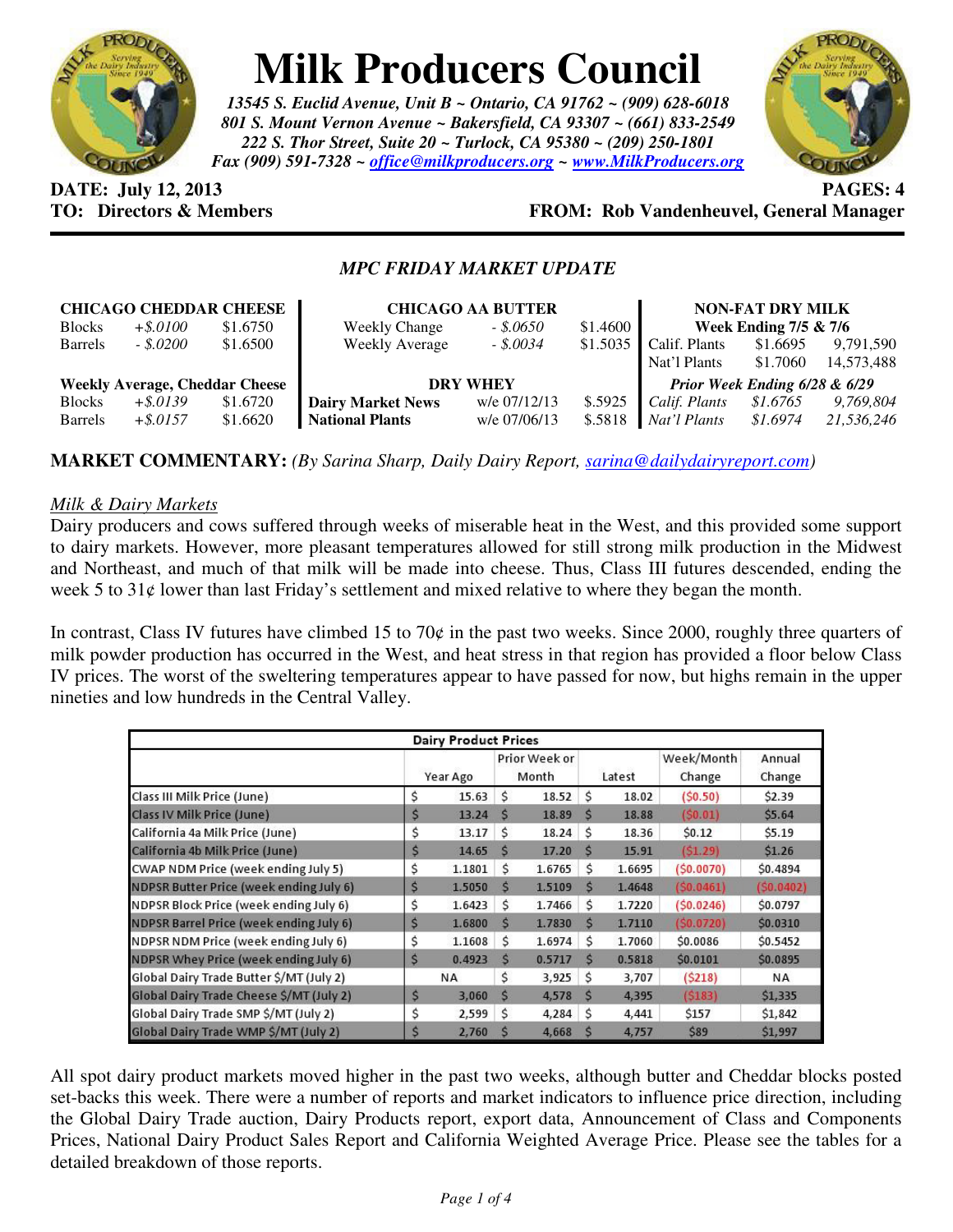| Dairy Product Production, Stocks and Exports               |          |          |          |                           |                         |  |  |
|------------------------------------------------------------|----------|----------|----------|---------------------------|-------------------------|--|--|
|                                                            | $May-12$ | April-13 | $May-13$ | Change from<br>April 2013 | Change from<br>May 2012 |  |  |
| U.S. Butter Production (Thousand Ibs.)                     | 164,133  | 166,937  | 166,651  | $-3.4%$                   | 1.5%                    |  |  |
| California Butter Production (Thousand Ibs.)               | 59,734   | 56,822   | 56,786   | $-3.3%$                   | $-4.9%$                 |  |  |
| U.S. Butter Exports (Metric Tons)                          | 7,219    | 4,267    | 5,956    | 35.1%                     | $-17.5%$                |  |  |
| U.S. Cheese Production (Thousand lbs.)                     | 918,053  | 930,176  | 953,907  | $-0.8%$                   | 3.9%                    |  |  |
| California Cheese Production (Thousand lbs.)               | 194,103  | 191,616  | 198,361  | 0.2%                      | 2.2%                    |  |  |
| U.S. Cheese Exports (Metric Tons)                          | 27,945   | 25,551   | 27,514   | 4.2%                      | $-1.5%$                 |  |  |
| U.S. Ice Cream Production (Thousand Gallons)               | 77,726   | 72,170   | 77,813   | 4.3%                      | 0.1%                    |  |  |
| California Ice Cream Production (Thousand Gal.)            | 12,737   | 13,085   | 13,802   | 2.1%                      | 8.4%                    |  |  |
| U.S. Ice Cream Exports (Metric Tons)                       | 5,862    | 5,712    | 7,521    | 27.4%                     | 28.3%                   |  |  |
| U.S. NDM/SMP Production (Thousand lbs.)                    | 208,037  | 199,868  | 222,062  | 7.5%                      | 6.7%                    |  |  |
| California NDM Production (Thousand lbs.)                  | 97,752   | 70,167   | 58,498   | $-19.3%$                  | $-40.2%$                |  |  |
| U.S. NDM Exports (Metric Tons)                             | 45,402   | 55,187   | 55,985   | $-1.8%$                   | 23.3%                   |  |  |
| U.S. NDM Stocks (Thousand lbs.)                            | 215,434  | 207,614  | 226,718  | 5.7%                      | 5.2%                    |  |  |
| U.S. Human Whey Production (Thousand lbs.)                 | 82,452   | 78,252   | 74,166   | $-8.3%$                   | $-10.0%$                |  |  |
| West Region Whey Production (Thousand Ibs.)                | 21,248   | 17,973   | 16,289   | $-12.3%$                  | $-23.3%$                |  |  |
| U.S. Whey Exports (Metric Tons)                            | 45,718   | 43,058   | 48,702   | 9.5%                      | 6.5%                    |  |  |
| U.S. Whey Stocks (Thousand Ibs.)                           | 45,727   | 66,243   | 62,153   | $-9.2%$                   | 35.9%                   |  |  |
| All monthly comparisons are made on a daily average basis. |          |          |          |                           |                         |  |  |



In general, the Dairy Products report showed stronger dairy product production than a year ago, although whey production was lower. California dairy product production in May was mostly lower than April and a year ago, with the notable exception of cheese and ice cream. Cheddar production is particularly strong, and exports have not kept pace. Because heavy supplies of fresh cheese could make their way to the CME spot trade, disproportionately strong Cheddar production could pressure spot cheese and nearby Class III prices.

The value of U.S. dairy product exports set a new record high in May. Nonfat dry milk (NDM) exports were also record large, and cheese exports fell just short of the record set in May 2012. Lactose and whey exports were strong, which helped to reduce U.S. stocks of those products. Whey and butter exports lagged.

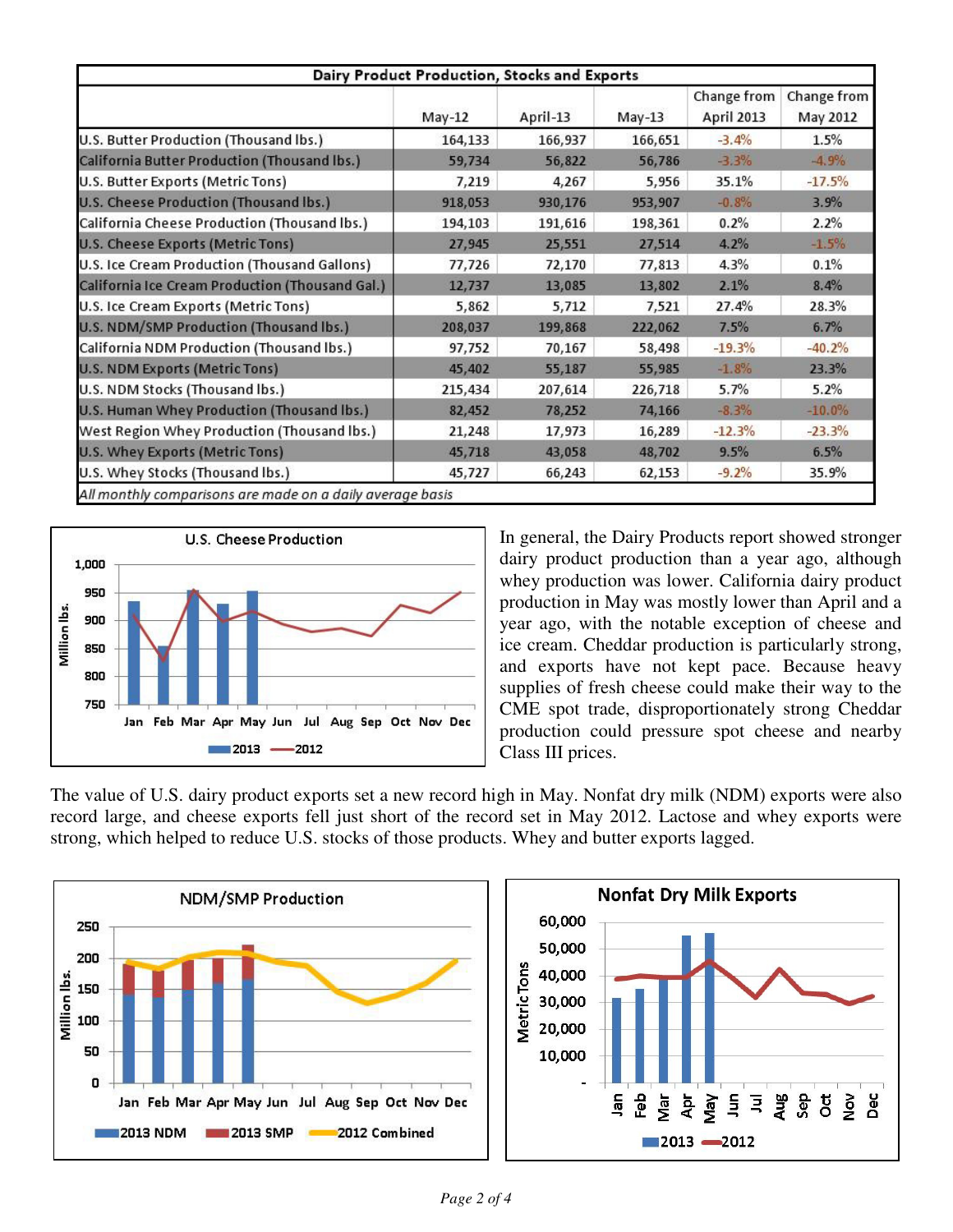Milk powder manufacturers are clearly responding to global demand for skim milk powder (SMP). May SMP production shattered previous records and was nearly three times larger than May 2012. NDM production in May was stronger than April but lower than a year ago, implying that manufacturers shifted some NDM capacity to SMP. USDA revised its estimate of manufacturers stocks of NDM at the end of April from 193.1 million pounds to 207.6 million pounds. This, coupled with strong production put May ending stocks of NDM at 226.7 million pounds, 5.2% higher than year ago levels despite record large NDM exports.

Ice cream production rose along with the temperature in May, totaling 77.8 million gallons, up 4.3% from April. Regular, hard ice cream production got off to a slow start this year due to the lingering winter, leaving plenty of cream available for butter churns earlier this year. Now, with both domestic and foreign ice cream use rising, cream is in demand, which could help to slow butter production. May ice cream exports totaled a record large 7,520 metric tons (MT), exceeding disappointing butter export volumes. January through May ice cream exports are 45% higher than a year ago, and 2012 ice cream exports were record large. Growth in export demand provides a welcome relief for domestic cream supplies.

Year to date U.S. butter exports are 1% lower than the first five months of 2012 despite the deficit in butter supplies outside the U.S. Soft demand for U.S. butter is likely due, at least in part, to the differences in color, fat and salt content between U.S. and global butter. However, geopolitics may also be partly to blame. Egypt is the third largest importer of U.S. butter, but due to political and financial turmoil, Egypt has slowed its purchases of most imported goods. U.S. butter exports to Egypt for January through May are 48% lower than a year ago, a deficit of 1,447 MT. Through May, U.S. butter exports are 428 MT lower than last year.

Dairy producers culled 53,732 head in the week ending June 22 and 53,660 head in the week ending June 29. Year to date slaughter is 1.9% ahead of last year's pace.

#### *Grain and Hay Markets*

The December corn futures price is only a few cents away from where it began the month, but the market yoyoed in the meantime, reaching as high as \$5.28 and as low as \$4.90. This is the first sub-\$5 corn price for the

December contract since May 2012. USDA reported export sales of nearly 1 million metric tons of new crop corn to China, which helped prices to return to levels well above \$5 this week. Any sustained price hikes will likely result in reduced export sales and a possible return to lower prices, as wheat is a ready substitute for corn, and global grain supplies are expected to be very large this fall.

The corn crop is in good condition as it approaches the pollination stage. For the next several weeks, moisture will be critical for development, and the